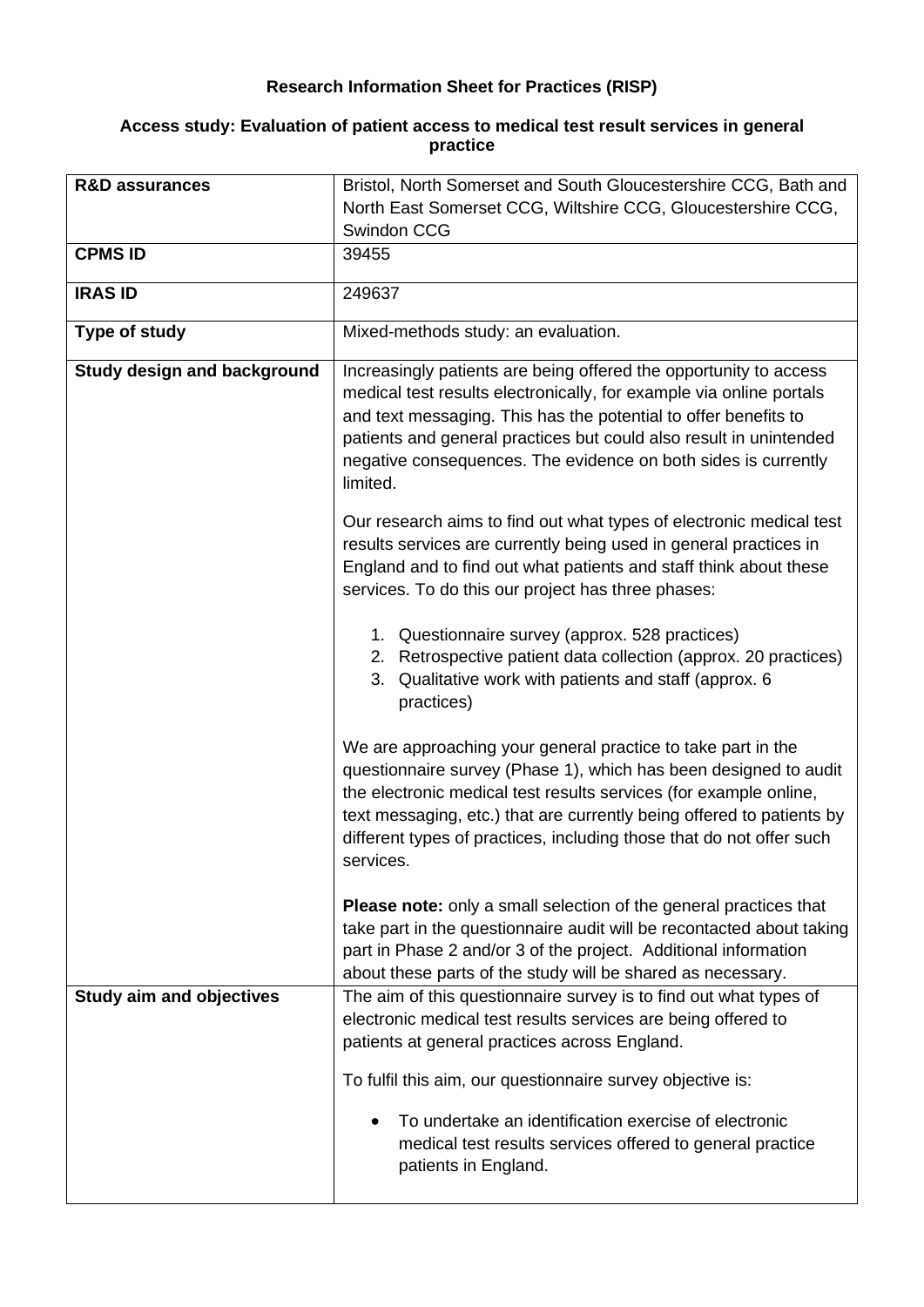| <b>Primary care organisation</b>               | Each general practice is required to complete one online (or paper)                                                                                                                                                                                                                                                                                                                                                                                                                                                                                                                                                                                                                                                                                                                                                                                                                                                                                                                                                                                                                                                                                                                                                            |
|------------------------------------------------|--------------------------------------------------------------------------------------------------------------------------------------------------------------------------------------------------------------------------------------------------------------------------------------------------------------------------------------------------------------------------------------------------------------------------------------------------------------------------------------------------------------------------------------------------------------------------------------------------------------------------------------------------------------------------------------------------------------------------------------------------------------------------------------------------------------------------------------------------------------------------------------------------------------------------------------------------------------------------------------------------------------------------------------------------------------------------------------------------------------------------------------------------------------------------------------------------------------------------------|
| target                                         | questionnaire, which will take 30 minutes in total.                                                                                                                                                                                                                                                                                                                                                                                                                                                                                                                                                                                                                                                                                                                                                                                                                                                                                                                                                                                                                                                                                                                                                                            |
| <b>Duration of study recruitment</b>           | Recruitment for the questionnaire will run from 17/12/2018 to<br>31/03/19.                                                                                                                                                                                                                                                                                                                                                                                                                                                                                                                                                                                                                                                                                                                                                                                                                                                                                                                                                                                                                                                                                                                                                     |
| <b>Service Support Costs (SSCs)</b>            | Not applicable.                                                                                                                                                                                                                                                                                                                                                                                                                                                                                                                                                                                                                                                                                                                                                                                                                                                                                                                                                                                                                                                                                                                                                                                                                |
| <b>Research Costs (RC)</b><br>(optional)       | £10.98 per questionnaire completed by a staff member at each<br>practice (30 minutes of a Practice Manager's time).<br>Payment details (i.e. payee information) will be requested and<br>processed by the University of Bristol study team. Payment will<br>then be made by bank transfer or cheque, depending on your<br>preference.                                                                                                                                                                                                                                                                                                                                                                                                                                                                                                                                                                                                                                                                                                                                                                                                                                                                                          |
| <b>Eligibility criteria</b>                    | There are no inclusion or exclusion criteria as such, rather we plan<br>to recruit practices according to the following sampling criteria:<br>Practice list size (small, medium or large)<br>Deprivation quintile (according to patients registered with<br>the practice)<br>Electronic health system (EMIS, SystmOne, Vision,<br>Evolution, etc)<br>Training practice (yes or no)<br>٠<br>Proportion of practice list aged 65+ years (2 levels)<br>٠<br>Rural or urban practice.<br>These criteria yield 480 possible combinations. We will attempt to<br>recruit one practice from each. If practices are not available for a<br>given combination we will randomly select another combination<br>and recruit another practice of that type. This strategy will ensure<br>the questionnaire is sent to a diverse range of practices, thereby<br>ensuring we produce meaningful and translatable results.<br>Adoption of medical test result services may be less likely in non-<br>research active practices (i.e. not affiliated with a LCRN) when<br>compared to research active practices. To investigate this, we will<br>also send the questionnaire survey to a random 10% sample of<br>non-research active practices. |
| <b>Study activities</b>                        |                                                                                                                                                                                                                                                                                                                                                                                                                                                                                                                                                                                                                                                                                                                                                                                                                                                                                                                                                                                                                                                                                                                                                                                                                                |
| <b>Primary care organisation</b><br>activities | The Practice Manager (or another suitable staff member) will be<br>asked to complete the questionnaire, which will take up to 30<br>minutes in total.                                                                                                                                                                                                                                                                                                                                                                                                                                                                                                                                                                                                                                                                                                                                                                                                                                                                                                                                                                                                                                                                          |
|                                                | The questionnaire will be available electronically and a link will be<br>emailed to the relevant staff member so that they can complete it<br>online. A paper copy can be made available if preferred.                                                                                                                                                                                                                                                                                                                                                                                                                                                                                                                                                                                                                                                                                                                                                                                                                                                                                                                                                                                                                         |